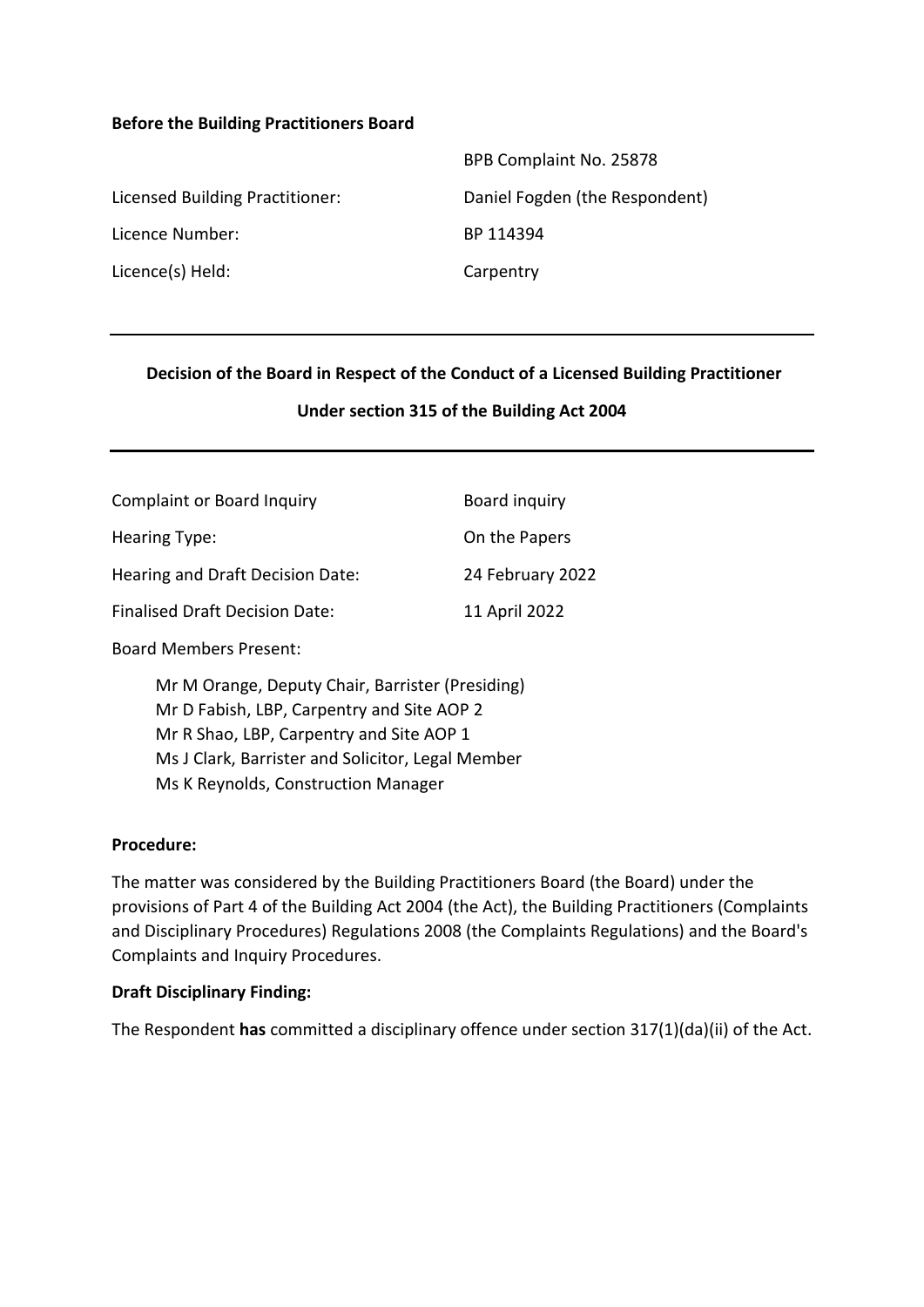# **Contents**

| This decision and the order herein were made final on 9 PAril 2022 on the basis that no further |  |
|-------------------------------------------------------------------------------------------------|--|

#### <span id="page-1-0"></span>**Summary of the Board's Draft Decision**

[1] The Respondent failed to provide a record of work on completion of restricted building work. He is fined \$1,500 and ordered to pay costs of \$500. The disciplinary finding will be recorded on the Register for Licensed Building Practitioners for a period of three years.

#### <span id="page-1-1"></span>**The Charges**

- [2] On 24 February 2022, the Board received a Registrar's Report in respect of a Board Inquiry into the conduct of the Respondent.
- [3] The Board Inquiry arose as a result of a complaint that was received by the Board about the main contractor for the build. The main contractor identified the Respondent as the Licensed Building Practitioner who had carried out or supervised the building work that was complained about. A Board Inquiry was initiated as a result of the main contractor's assertion.
- [4] Under regulation 22 of the Complaints Regulations, the Board must, on receipt of the Registrar's Report, decide whether to proceed no further with the complaint because regulation 21 of the Complaints Regulations applies.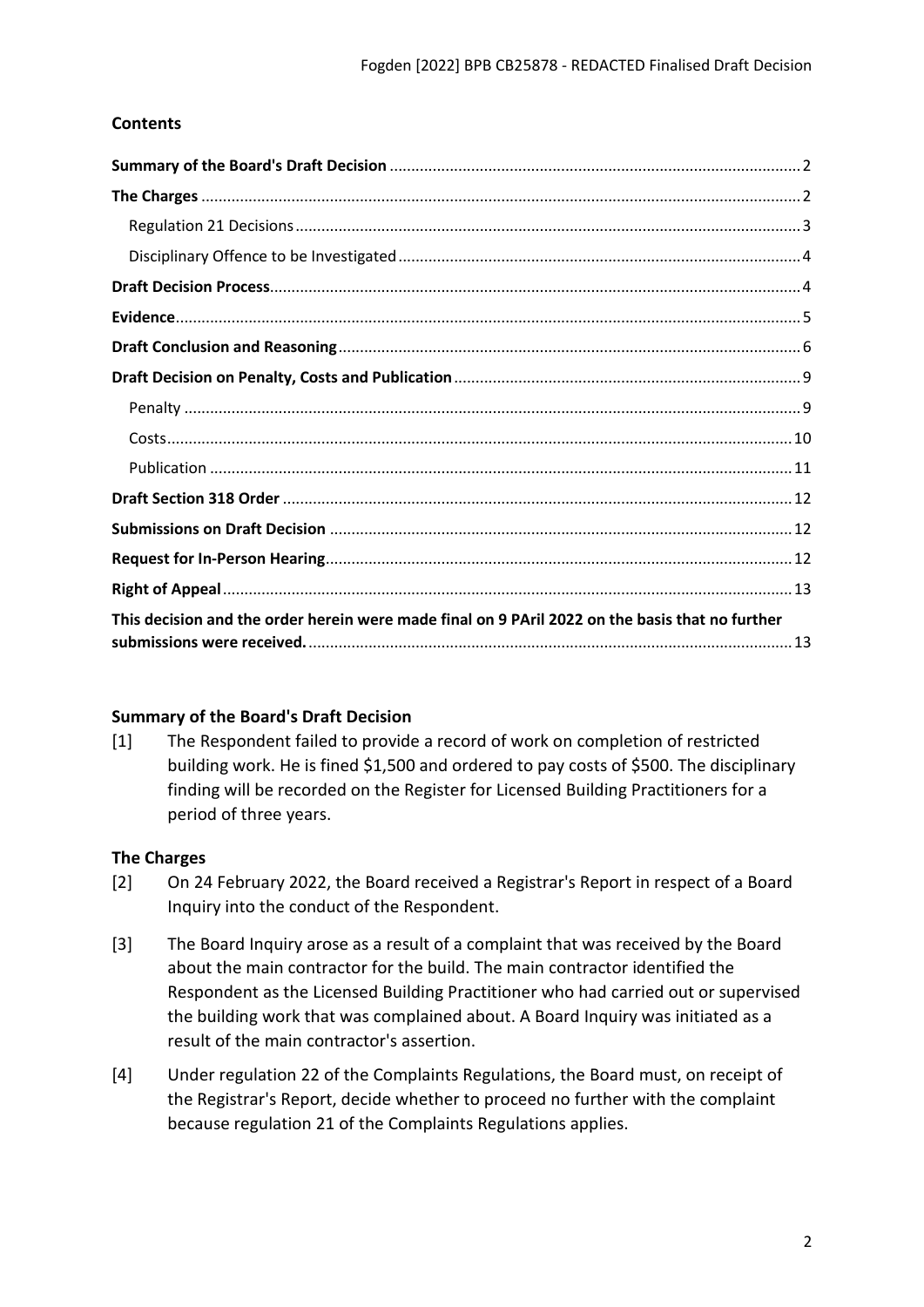[5] Having received the report, the Board decided that regulation 9 applied to aspects of the complaint but not to all of the allegations.

# <span id="page-2-0"></span>Regulation 21 Decisions

- [6] The matters the Board was inquiring into included whether the Respondent had:
	- (a) carried out or supervised building work or building inspection work in a negligent or incompetent manner (s 317(1)(b) of the Act); or
	- (b) carried out or supervised building work or building inspection work that does not comply with a building consent (s 317(1)(d) of the Act),
- [7] With regard to an allegation made about floor levels, the Board decided that regulation 21(c) of the Complaints Regulations applied. It provides:

## *21 Matter not warranting continuation of inquiry*

*A matter does not warrant the Board continuing an inquiry into it if—* 

- *(c) there is insufficient evidence to continue the inquiry;*
- [8] To test sufficiency, the Board needs to inquire whether there is evidence which, if un-contradicted, would, having regard to the degree of proof demanded<sup>1</sup>, justify consideration of the complaint.
- [9] The Respondent was a labour-only contractor, and he accepted that he was the onsite Licensed Building Practitioner but claimed he was working under the main contractor's supervision. That was not a tenable position, and more will be discussed on the point with respect to the record of work matter.
- [10] The allegations being investigated related to a rise in the foundation in one specific area of the floor around the hall and study. It was assessed as being a 20mm rise across a 1.2-metre length. It was subsequently remediated by different contractors, and it was claimed an issue still remained. The rise in the floor was the subject of multiple investigations and reports. Those reports identified and quantified the issue but did not determine the cause. The need for further investigation by a geotechnical engineer was noted in the documentation, but an assessment had not been completed. On this basis, the Board has decided that there is insufficient evidence and that it will not further investigate.
- [11] With respect to the other matters raised in the original complaint, the Board decided that they did not meet the threshold for the matters to be further investigated. Accordingly, regulation 21(d)(ii) of the Complaints Regulations applied. It provides:

# *21 Matter not warranting continuation of inquiry*

*(d) continuing the inquiry is—*

<span id="page-2-1"></span><sup>1</sup> The burden in complaints is on the balance of probabilities per *Z v Dental Complaints Assessment Committee* [2009] 1 NZLR 1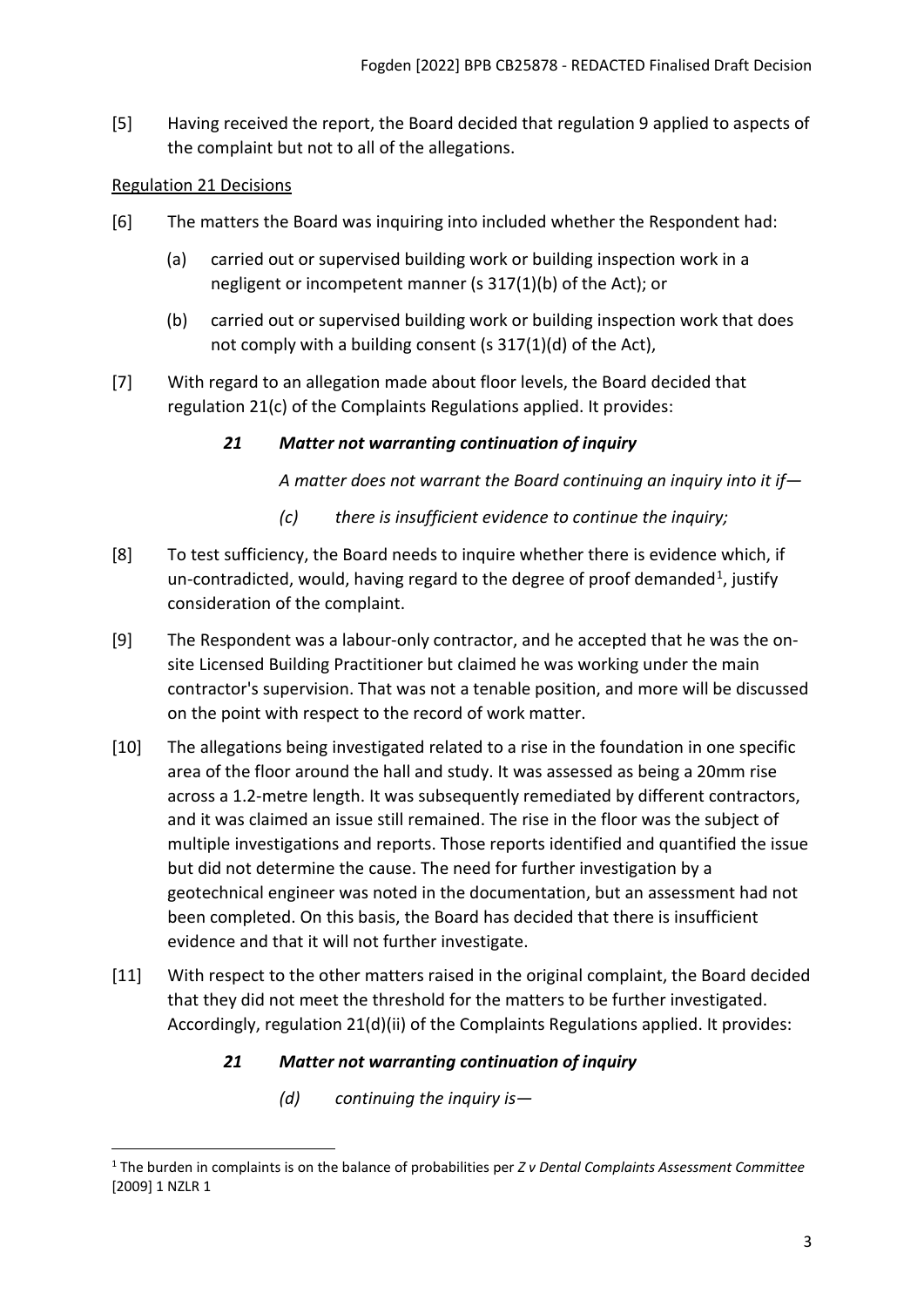# *(ii) unnecessary;*

[12] In considering whether further investigation is necessary, the Board is required to consider the directions of the courts as regards the threshold for matters to be dealt with as a disciplinary matter. In *Collie v Nursing Council of New Zealand,*[2](#page-3-2) Justice Gendall stated, as regards the threshold for disciplinary matters:

> *[21] Negligence or malpractice may or may not be sufficient to constitute professional misconduct and the guide must be standards applicable by competent, ethical and responsible practitioners and there must be behaviour which falls seriously short of that which is to be considered acceptable and not mere inadvertent error, oversight or for that matter carelessness.*

[13] Again, in *Pillai v Messiter (No 2)*[3](#page-3-3) the Court of Appeal stated:

*… the statutory test is not met by mere professional incompetence or by deficiencies in the practice of the profession. Something more is required. It includes a deliberate departure from accepted standards or such serious negligence as, although not deliberate, to portray indifference and an abuse.*

[14] On this basis, the Board has decided that whilst there was some evidence of building work that may not have been completed to an acceptable standard, the matters raised did not reach the seriousness threshold as outlined in the above court decisions.

### <span id="page-3-0"></span>Disciplinary Offence to be Investigated

- [15] On the basis of the Registrar's Report, the Respondent's conduct that the Board resolved to investigate was that the Respondent had, in respect of [Omitted] Auckland, failed without good reason, in respect of a building consent that relates to restricted building work that he or she is to carry out (other than as an ownerbuilder) or supervise, or has carried out (other than as an owner-builder) or supervised, (as the case may be), to provide the persons specified in section 88(2) with a record of work, on completion of the restricted building work, in accordance with section 88(1) (s 317(1)(da)(ii) of the Act).
- [16] Under regulation 10, the Board is required to hold a hearing in respect of that matter.

# <span id="page-3-1"></span>**Draft Decision Process**

[17] The Board's jurisdiction is that of an inquiry. Complaints are not prosecuted before the Board. Rather, it is for the Board to carry out any further investigation that it considers is necessary prior to it making a decision. In this respect, the Act provides that the Board may regulate its own procedures<sup>[4](#page-3-4)</sup>. It has what is described as a summary jurisdiction in that the Board has a degree of flexibility in how it deals with

<span id="page-3-2"></span><sup>2</sup> [2001] NZAR 74

<span id="page-3-3"></span><sup>3</sup> (1989) 16 NSWLR 197 (CA) at 200

<span id="page-3-4"></span><sup>4</sup> Clause 27 of Schedule 3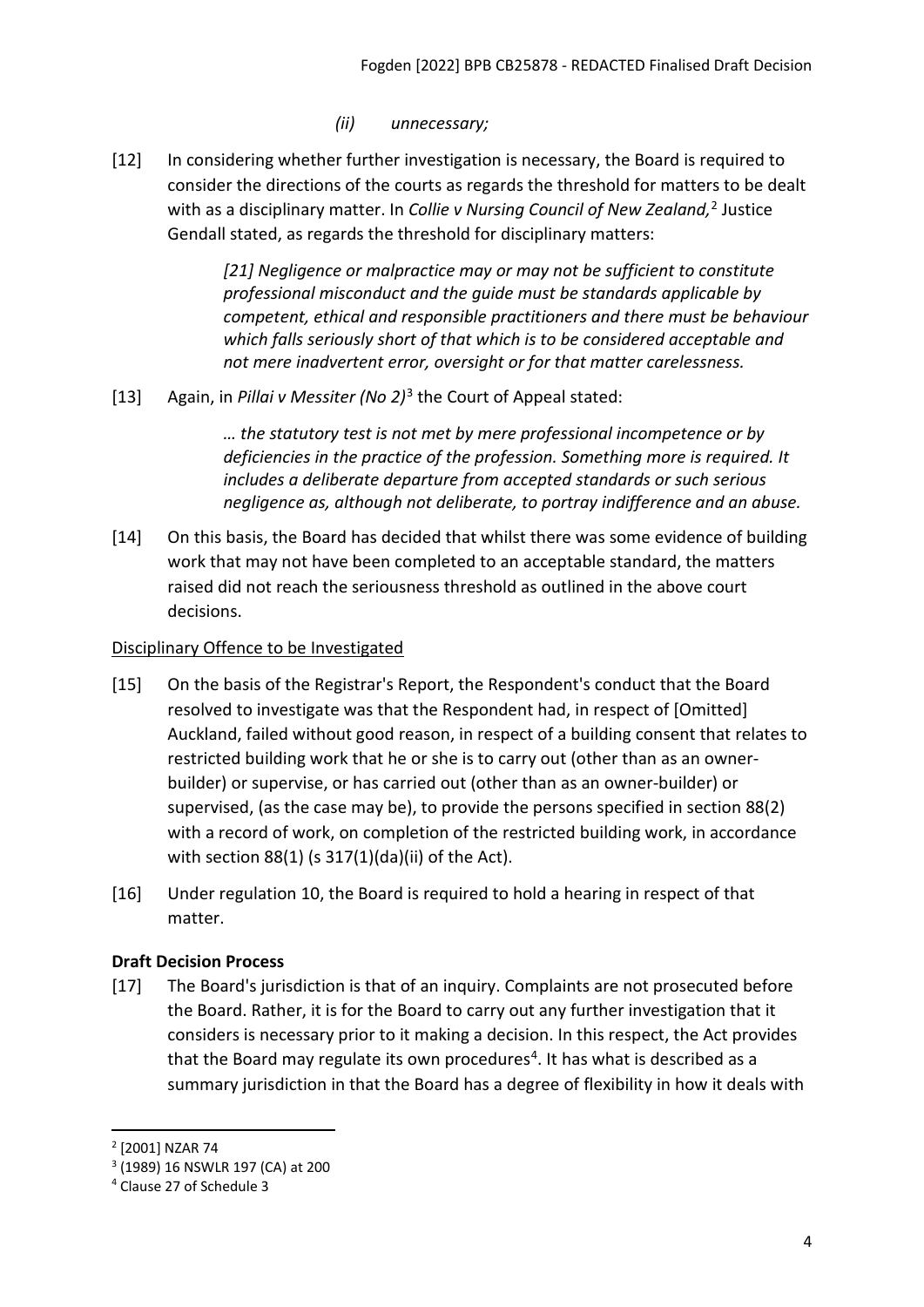matters; it retains an inherent jurisdiction beyond that set out in the enabling legislation<sup>[5](#page-4-1)</sup>. As such, it may depart from its normal procedures if it considers doing so would achieve the purposes of the Act, and it is not contrary to the interests of natural justice to do so.

- [18] In this instance, the Board has decided that a formal hearing is not necessary. The Board considers that there is sufficient evidence before it to allow it to make a decision on the papers.
- [19] The Board does, however, note that there may be further evidence in the possession of persons involved in the matter or that the Board may not have interpreted the evidence correctly. To that end, this decision is a draft Board decision. The Complainant and the Respondent will be provided with an opportunity to comment on the Board's draft findings and to present further evidence prior to the Board making a final decision. If the Board directs or the Respondent requests an in-person hearing, then one will be scheduled.

## <span id="page-4-0"></span>**Evidence**

- [20] The Board must be satisfied on the balance of probabilities that the disciplinary offences alleged have been committed*[6](#page-4-2)*. Under section 322 of the Act, the Board has relaxed rules of evidence that allow it to receive evidence that may not be admissible in a court of law.
- [21] The Respondent was engaged to carry out building work on a new residential build under a building consent. The building work included restricted building work for which a record of work must be provided on completion. The Respondent's building work was carried out between 4 August and 6 December 2017. He has not provided a record of work.
- [22] The Respondent, in a written response to the complaint dated 13 December 2021, stated:
	- *9. I was the lead carpenter however [Omitted] and [Omitted] oversaw, managed, directed and supervised the entire project.*
	- *10. I was the only builder from FBL but [Omitted] also supplied labour to the project to assist me which required and I offered guidance and support to them.*
	- *11. There was also a Project Manager on-site, [Omitted] who was responsible for organising trades, materials and inspections.*
	- *12. [Omitted] was ultimately responsible for overseeing and supervising the project.*

<span id="page-4-1"></span><sup>5</sup> *Castles v Standards Committee No.* [2013] NZHC 2289, *Orlov v National Standards Committee 1* [2013] NZHC 1955

<span id="page-4-2"></span><sup>6</sup> *Z v Dental Complaints Assessment Committee* [2009] 1 NZLR 1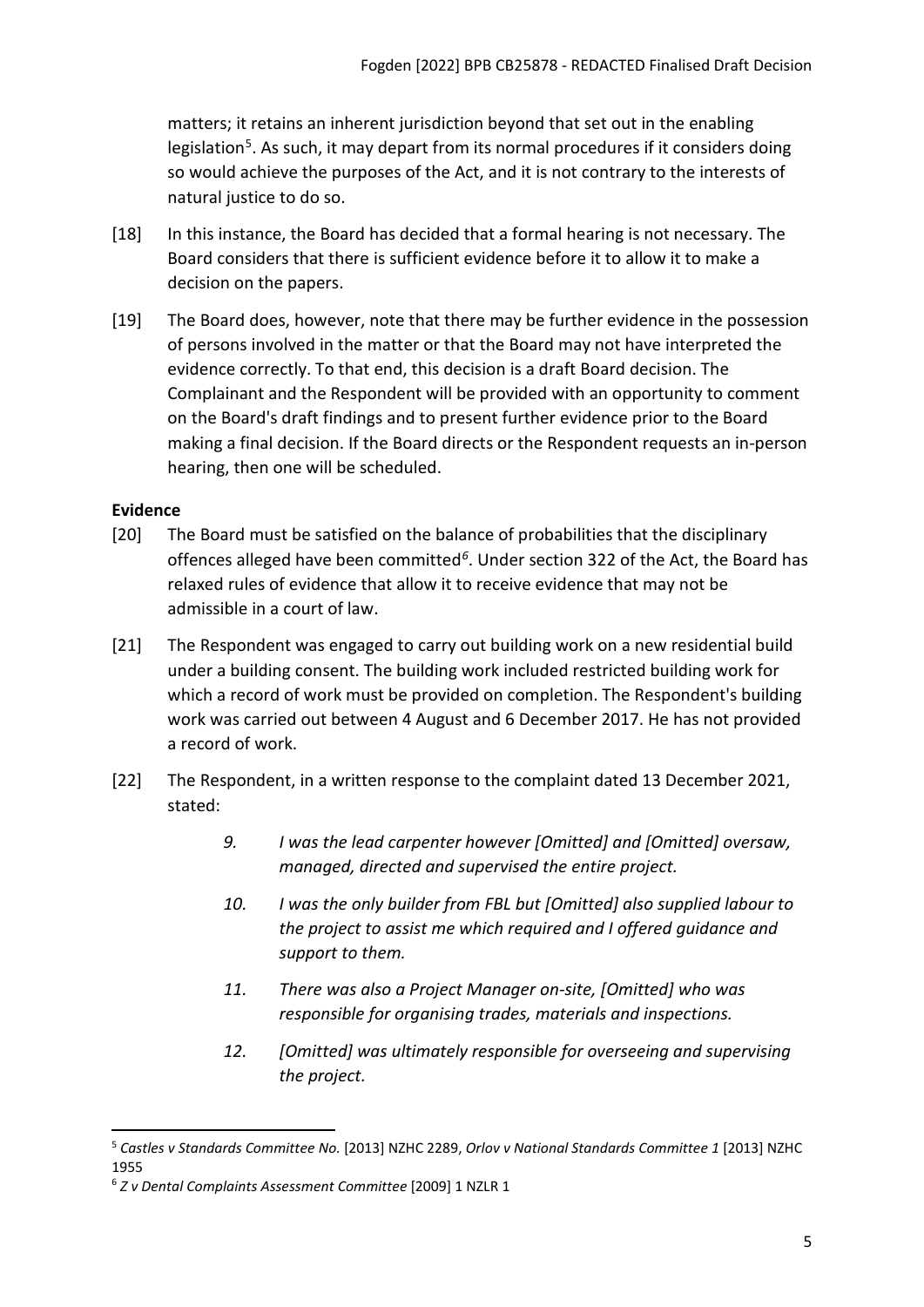- *19. I was never asked by [Omitted] for a record of work as he was the LBP ( carpentry) for the purposes of this project. This is confirmed by the fact that he signed off the record of work as supervisor.*
- *20. I absolutely disagree with [Omitted] claims that he requested a record of work from me and that I refused to supply it. I am aware of my obligations as an LBP and would have simply refused to do this. I would have provided one confirming I had carried out the specific work I had done.*
- *21. Normally this would happen when we reached practical completion but in this instance, FBL was unlawfully prevented from finishing the work when [Omitted] engaged other contractors to do so and I was not informed when practical completion was achieved, nor was I asked for my record of work when [Omitted] terminated the contract.*
- *22. Also, I do not understand [Omitted] claim that my lawyers advised him that I was not required to provide a record of work. I did not seek legal advice until December 2018 when [Omitted] raised the issue of the hump with me. If [Omitted] had requested or even discussed the need for a record of work, this would have happened at the time of practical completion back in June 2018. I noticed that [Omitted] has not produced the email he says my lawyers sent him, I assume this is because it does not exist.*

# <span id="page-5-0"></span>**Draft Conclusion and Reasoning**

- [23] The Board has decided that the Respondent **has** failed, without good reason, in respect of a building consent that relates to restricted building work that he or she is to carry out (other than as an owner-builder) or supervise, or has carried out (other than as an owner-builder) or supervised, (as the case may be), to provide the persons specified in section 88(2) with a record of work, on completion of the restricted building work, in accordance with section 88(1) (s 317(1)(da)(ii) of the Act) and **should** be disciplined
- [24] There is a statutory requirement under section 88(1) of the Building Act 2004 for a licensed building practitioner to provide a record of work to the owner and the territorial authority on completion of restricted building work[7](#page-5-1).
- [25] Failing to provide a record of work is a ground for discipline under section 317(1)(da)(ii) of the Act. In order to find that ground for discipline proven, the Board need only consider whether the Respondent had "good reason" for not providing a record of work on "completion" of the restricted building work.

<span id="page-5-1"></span><sup>7</sup> Restricted Building Work is defined by the Building (Definition of Restricted Building Work) Order 2011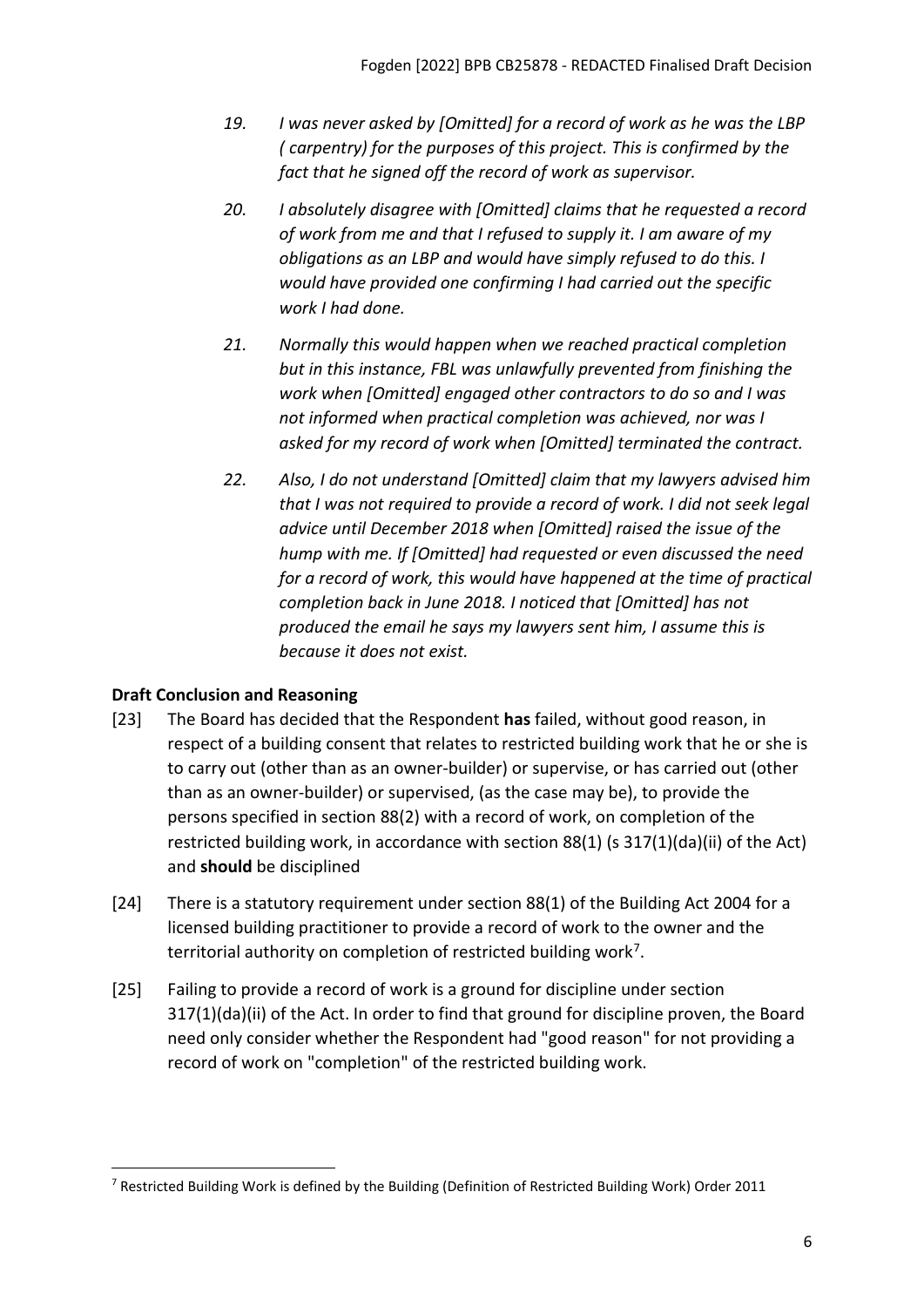- [26] The Board discussed issues with regard to records of work in its decision C2-01170<sup>[8](#page-6-0)</sup> and gave guidelines to the profession as to who must provide a record of work, what a record of work is for, when it is to be provided, the level of detail that must be provided, who a record of work must be provided to and what might constitute a good reason for not providing a record of work.
- [27] The starting point with a record of work is that it is a mandatory statutory requirement whenever restricted building work under a building consent is carried out or supervised by a licensed building practitioner (other than as an ownerbuilder). Each and every licensed building practitioner who carries out restricted building work must provide a record of work.
- [28] The statutory provisions do not stipulate a timeframe for the licenced person to provide a record of work. The provisions in section 88(1) simply states "on completion of the restricted building work …". As was noted by Justice Muir in *Ministry of Business Innovation and Employment v Bell<sup>9</sup> "... the only relevant* precondition to the obligations of a licenced building practitioner under s 88 is that he/she has completed their work".
- [29] The Respondent has argued that he did not have to provide a record of work as [Omitted] provided one as his supervisor.
- [30] The legislative history of the record of work provisions shows that they are designed to create a documented record of all of the Licensed Building Practitioners who carried out or supervised restricted building work under a building consent. A record of work avoids uncertainty in situations where a single lead contractor (who may or may not be licensed) has engaged with the owner and/or Territorial Authority by going beyond those persons to all those that have carried out or supervised restricted building work. It ensures all those involved in carrying out or supervising restricted building work can be identified, following completion, by the owner (and any subsequent owner) and the Territorial Authority along with the restricted building work they carried out or supervised.
- [31] The use of the word "each" in section 88(1) of the Act makes it clear that every licensed building practitioner who carries out restricted building work has to complete a record of work for the work they did or supervised.
- [32] It must also be noted that the reference to supervision in the context of records of work is to the supervision of persons who are not authorised to carry out restricted building work, i.e., non-licensed persons. A licensed building practitioner does not require supervision by virtue of their own licence – they are authorised to carry out restricted building work. Even if one practitioner was to consider that they were in overall charge of a building site and of the work being carried out under a building

<span id="page-6-0"></span><sup>8</sup> *Licensed Building Practitioners Board Case Decision C2-01170* 15 December 2015

<span id="page-6-1"></span><sup>9</sup> [2018] NZHC 1662 at para 50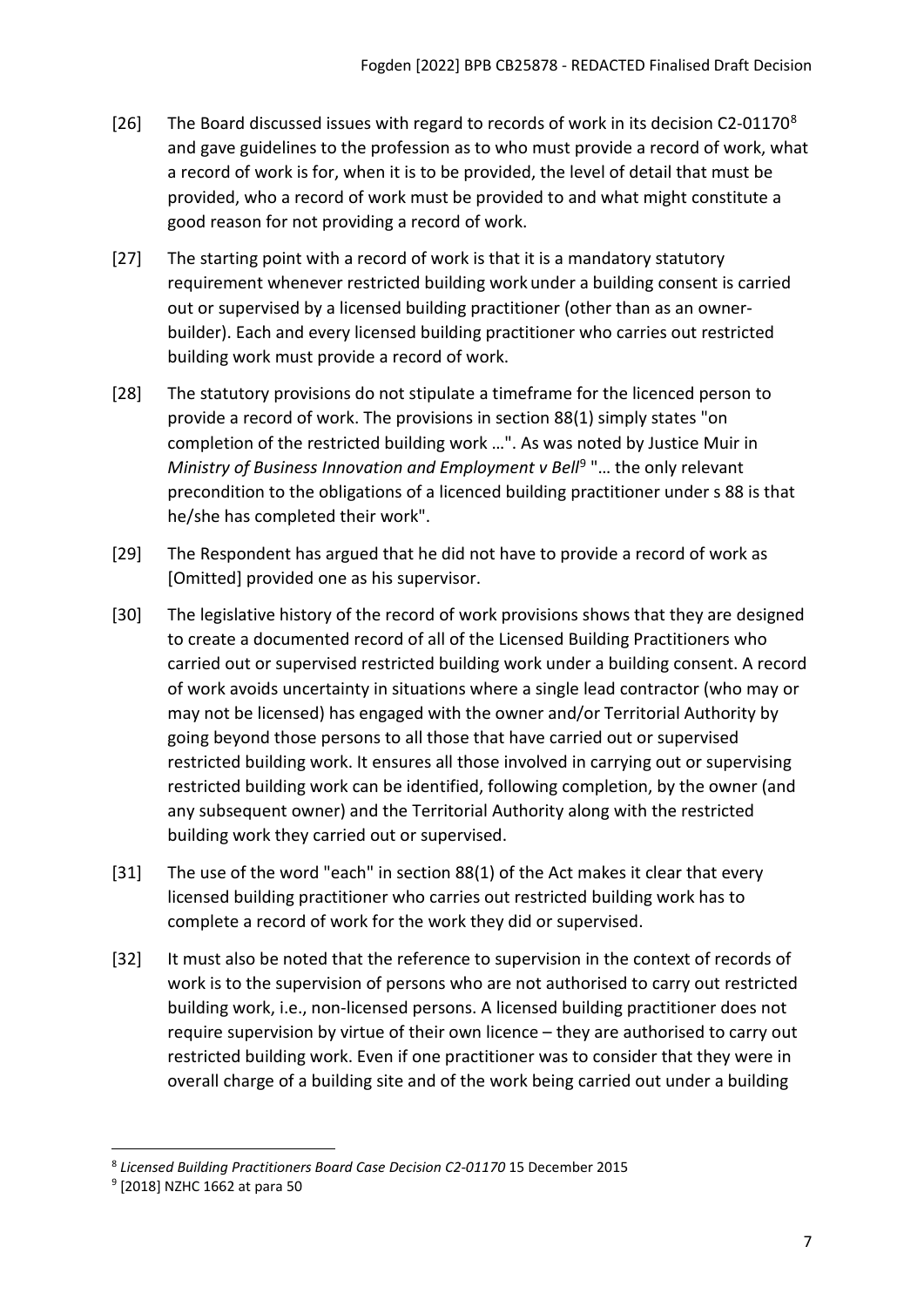consent (such as where they hold a Site Licence), the wording "each licenced person…" in section 88 cannot be ignored.

- [33] The wording of the section is clear. The obligation is for each and every licensed building practitioner to provide a record of work for the restricted building work they carried out or supervised under a building consent irrespective of whether there may be another licensed building practitioner on-site who may be providing overall supervision. Persons who provide a record of work for restricted building work that other licensed building practitioners have completed could be exposing themselves to potential disciplinary liability.
- [34] On that basis, the Respondent's argument that he did not have to provide a record of work because [Omitted] did is rejected. To the extent that [Omitted] supervised other non-licensed persons in his employ on the site, [Omitted] was required to provide a record of work for those persons. His record of work should exclude the work carried out or supervised by the Respondent.
- [35] The Respondent also argued that he had not been asked for a record of work. The obligation is for the Licensed Building Practitioner to provide a record of work, not on the owner, territorial authority or main contractor to demand one. The Respondent was required to act of his own accord and not wait for others to remind him of his obligations. Again, the argument is rejected.
- [36] The Respondent should also note that whilst it may be common practice in some quarters of the building industry for records of work to be provided to main contractors, it is a practice that carries with it the risk that the record of work will not be passed on to the required recipients, the owner and the Territorial Authority. This can occur for a variety of reasons, including as a result of a contractual dispute. If the main contractor does not pass a record of work on to the final recipients, it is the author of the record of work that will be held accountable by the Board, not the person or entity that they entrusted to fulfil their statutory obligation. It is also to be noted whilst, at times, a Respondent may not immediately know who the owner is, there are ways and means of ascertaining such details<sup>[10](#page-7-0)</sup> and that there should be no impediments to a record of work being provided to a Territorial Authority.
- [37] As the Respondent has not provided a record of work, the Board finds the disciplinary offence has been committed.
- [38] Section 317(1)(da)(ii) of the Act provides for a defence of the licenced building practitioner having a "good reason" for failing to provide a record of work. If they can, on the balance of probabilities, prove to the Board that one exists, then it is open to the Board to find that a disciplinary offence has not been committed. Each case will be decided by the Board on its own merits, but the threshold for a good reason is high.

<span id="page-7-0"></span><sup>10</sup> Ownership details of land are available on public registers.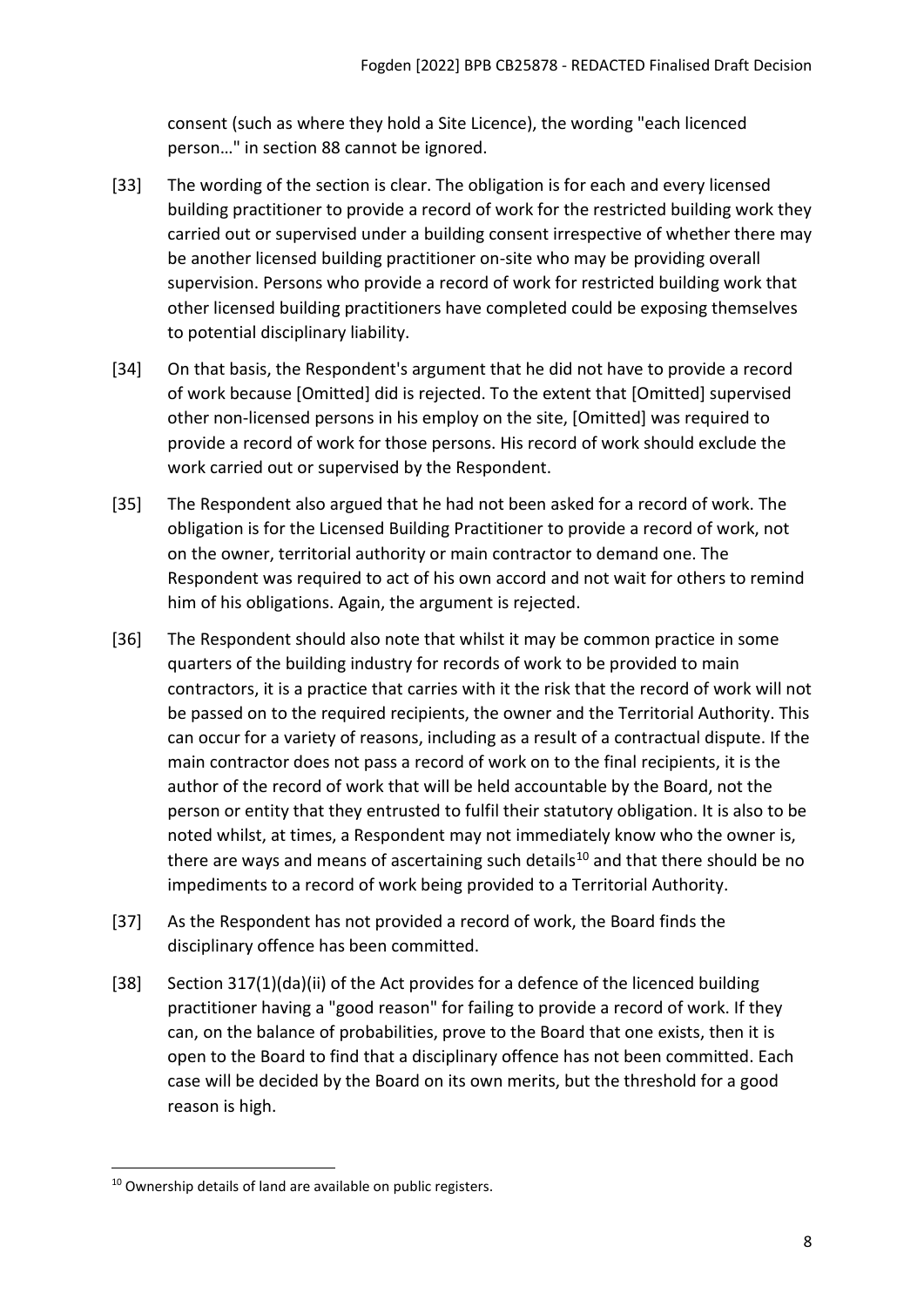- [39] The reasons put forward of being supervised and not being asked for a record of work have been dealt with. They are not good reasons.
- [40] In this instance, there was an ongoing dispute between the main contractor and the owner. Whilst the Respondent did not put this forward as a reason, he should note that the Board has repeatedly stated that a Record of Work is a statutory requirement, not a negotiable term of a contract. The requirement for it is not affected by the terms of a contract nor by contractual disputes. Licensed building practitioners should now be aware of their obligations to provide them, and their provision should be a matter of routine.

## <span id="page-8-0"></span>**Draft Decision on Penalty, Costs and Publication**

- [41] Having found that one or more of the grounds in section 317 applies, the Board must, under sect[i](#page-13-0)on 318 of the Act<sup>i</sup>, consider the appropriate disciplinary penalty, whether the Respondent should be ordered to pay any costs and whether the decision should be published.
- [42] The matter was dealt with on the papers. Included was information relevant to penalty, costs and publication, and the Board has decided to make indicative orders and give the Respondent an opportunity to provide further evidence or submissions relevant to the indicative orders.

## <span id="page-8-1"></span>**Penalty**

[43] The purpose of professional discipline is to uphold the integrity of the profession; the focus is not punishment, but the enforcement of a high standard of propriety and professional conduct. The Board does note, however, that the High Court in *Patel v Complaints Assessment Committee*[11](#page-8-2) commented on the role of "punishment" in giving penalty orders stating that punitive orders are, at times, necessary to provide a deterrent and to uphold professional standards. The Court noted:

> *[28] I therefore propose to proceed on the basis that, although the protection of the public is a very important consideration, nevertheless the issues of punishment and deterrence must also be taken into account in selecting the appropriate penalty to be imposed.*

- [44] The Board also notes that in *Lochhead v Ministry of Business Innovation and Employment,* [12](#page-8-3) the Court noted that whilst the statutory principles of sentencing set out in the Sentencing Act 2002 do not apply to the Building Act, they have the advantage of simplicity and transparency. The Court recommended adopting a starting point for a penalty based on the seriousness of the disciplinary offending prior to considering any aggravating and/or mitigating factors.
- [45] Record of work matters are at the lower end of the disciplinary scale. The Board's normal starting point for a failure to provide a record of work is a fine of \$1,500, an

<span id="page-8-2"></span><sup>11</sup> HC Auckland CIV-2007-404-1818, 13 August 2007 at p 27

<span id="page-8-3"></span><sup>12</sup> 3 November 2016, CIV-2016-070-000492, [2016] NZDC 21288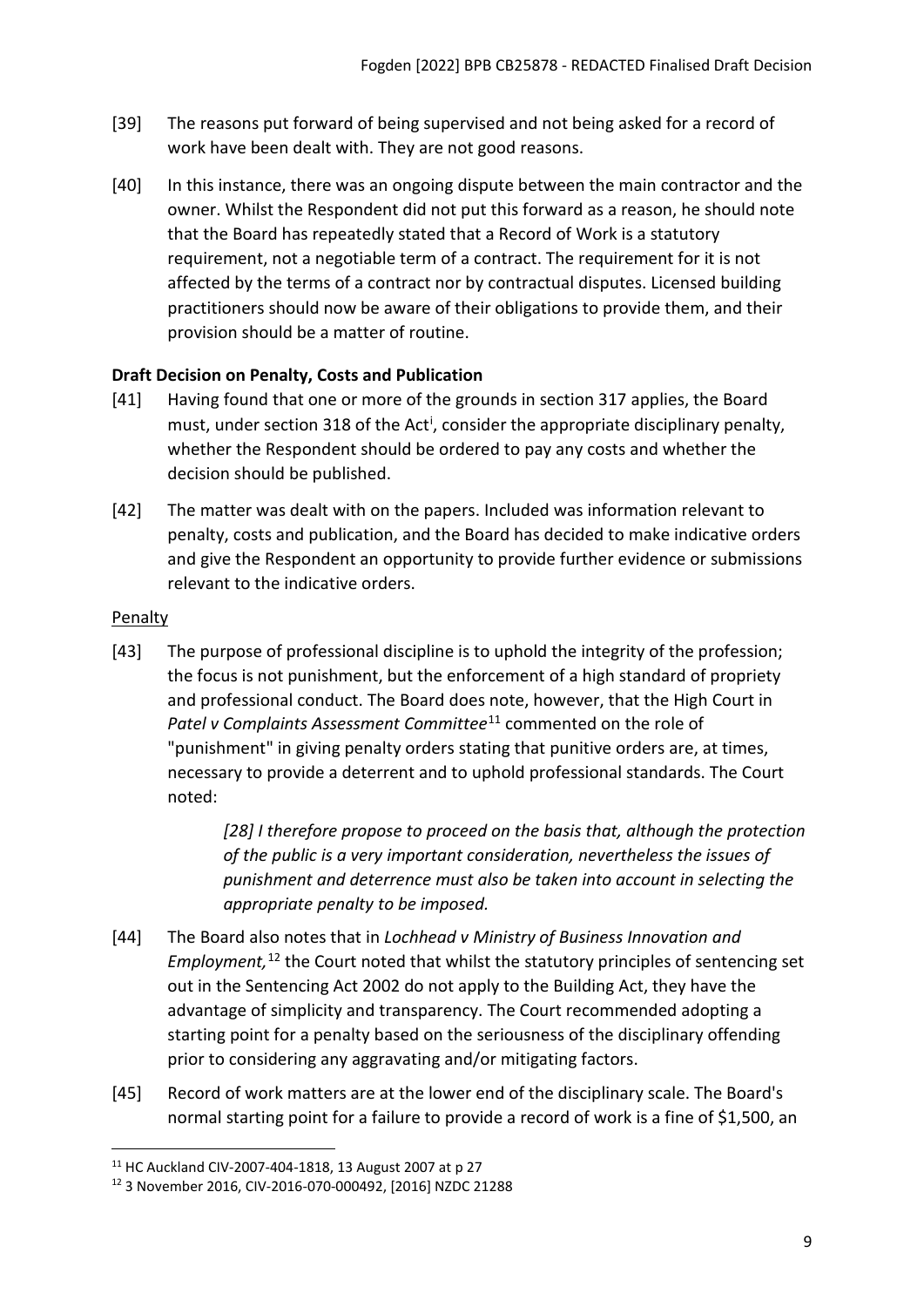amount which it considers will deter others from such behaviour. There are no aggravating nor mitigating factors present. As such, the Board sees no reason to depart from the starting point. The fine is set at \$1,500.

## <span id="page-9-0"></span>**Costs**

- [46] Under section 318(4) the Board may require the Respondent "to pay the costs and expenses of, and incidental to, the inquiry by the Board."
- [47] The Respondent should note that the High Court has held that 50% of total reasonable costs should be taken as a starting point in disciplinary proceedings and that the percentage can then be adjusted up or down having regard to the particular circumstances of each case  $13$ .
- [48] In *Collie v Nursing Council of New Zealand,*[14](#page-9-2) where the order for costs in the tribunal was 50% of actual costs and expenses, the High Court noted that:

*But for an order for costs made against a practitioner, the profession is left to carry the financial burden of the disciplinary proceedings, and as a matter of policy that is not appropriate.*

[49] In *Kenneth Michael Daniels v Complaints Committee 2 of the Wellington District Law Society*, [15](#page-9-3) the High Court noted:

> *[46] All cases referred to in Cooray were medical cases and the Judge was careful to note that the 50 per cent was the general approach that the Medical Council took. We do not accept that if there was any such approach, it is necessarily to be taken in proceedings involving other disciplinary bodies. Much will depend upon the time involved, actual expenses incurred, attitude of the practitioner bearing in mind that whilst the cost of a disciplinary action by a professional body must be something of a burden imposed upon its members, those members should not be expected to bear too large a measure where a practitioner is shown to be guilty of serious misconduct.*

*[47] Costs orders made in proceedings involving law practitioners are not to be determined by any mathematical approach. In some cases 50 per cent will be too high, in others insufficient.*

- [50] The Board has adopted an approach to costs that uses a scale based on 50% of the average costs of different categories of hearings, simple, moderate and complex. The current matter was simple. Adjustments based on the High Court decisions above are then made.
- [51] The Board notes the matter was dealt with on the papers. There has, however, been costs incurred investigating the matter, producing the Registrar's Report and in the

<span id="page-9-1"></span><sup>13</sup> *Cooray v The Preliminary Proceedings Committee* HC, Wellington, AP23/94, 14 September 1995, *Macdonald v Professional Conduct Committee,* HC, Auckland, CIV 2009-404-1516, 10 July 2009, *Owen v Wynyard* HC, Auckland, CIV-2009-404-005245, 25 February 2010. 14 [2001] NZAR 74

<span id="page-9-2"></span>

<span id="page-9-3"></span><sup>15</sup> CIV-2011-485-000227 8 August 2011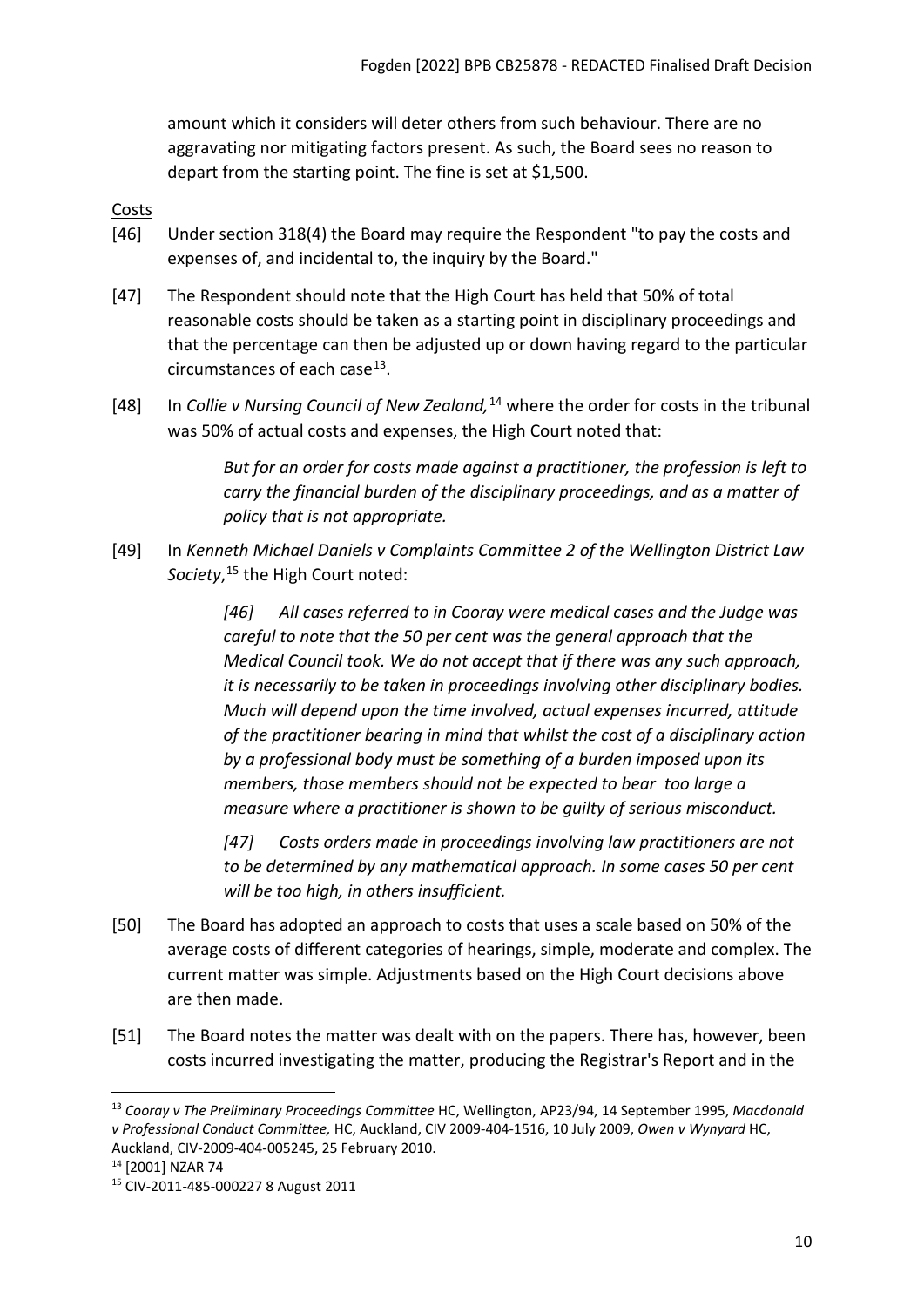Board making its decision. The costs have been less than those that would have been incurred had a full hearing been held. As such, the Board will order that costs of \$500 be paid by the Respondent. The Board considers that this is a reasonable sum for the Respondent to pay toward the costs and expenses of, and incidental to, the inquiry by the Board.

# <span id="page-10-0"></span>Publication

[52] As a consequence of its decision, the Respondent's name and the disciplinary outcomes will be recorded in the public register maintained as part of the Licensed Building Practitioners' scheme as is required by the Act<sup>[16](#page-10-1)</sup>. The Board is also able, under section 318(5) of the Act, to order publication over and above the public register:

> *In addition to requiring the Registrar to notify in the register an action taken by the Board under this section, the Board may publicly notify the action in any other way it thinks fit.*

- [53] As a general principle, such further public notification may be required where the Board perceives a need for the public and/or the profession to know of the findings of a disciplinary hearing. This is in addition to the Respondent being named in this decision.
- [54] Within New Zealand, there is a principle of open justice and open reporting which is enshrined in the Bill of Rights Act 1990<sup>17</sup>. The Criminal Procedure Act 2011 sets out grounds for suppression within the criminal jurisdiction<sup>18</sup>. Within the disciplinary hearing jurisdiction, the courts have stated that the provisions in the Criminal Procedure Act do not apply but can be instructive<sup>[19](#page-10-4)</sup>. The High Court provided guidance as to the types of factors to be taken into consideration in *N v Professional Conduct Committee of Medical Council[20](#page-10-5).*
- [55] The courts have also stated that an adverse finding in a disciplinary case usually requires that the name of the practitioner be published in the public interest<sup>[21](#page-10-6)</sup>. It is, however, common practice in disciplinary proceedings to protect the names of other persons involved as naming them does not assist the public interest.
- [56] Based on the above, the Board will not order further publication.

<span id="page-10-5"></span> $20$  ibid

<span id="page-10-1"></span> $16$  Refer sections 298, 299 and 301 of the Act

<span id="page-10-2"></span><sup>&</sup>lt;sup>17</sup> Section 14 of the Act

<span id="page-10-3"></span><sup>&</sup>lt;sup>18</sup> Refer sections 200 and 202 of the Criminal Procedure Act

<span id="page-10-4"></span><sup>19</sup> *N v Professional Conduct Committee of Medical Council* [2014] NZAR 350

<span id="page-10-6"></span><sup>&</sup>lt;sup>21</sup> Kewene v Professional Conduct Committee of the Dental Council [2013] NZAR 1055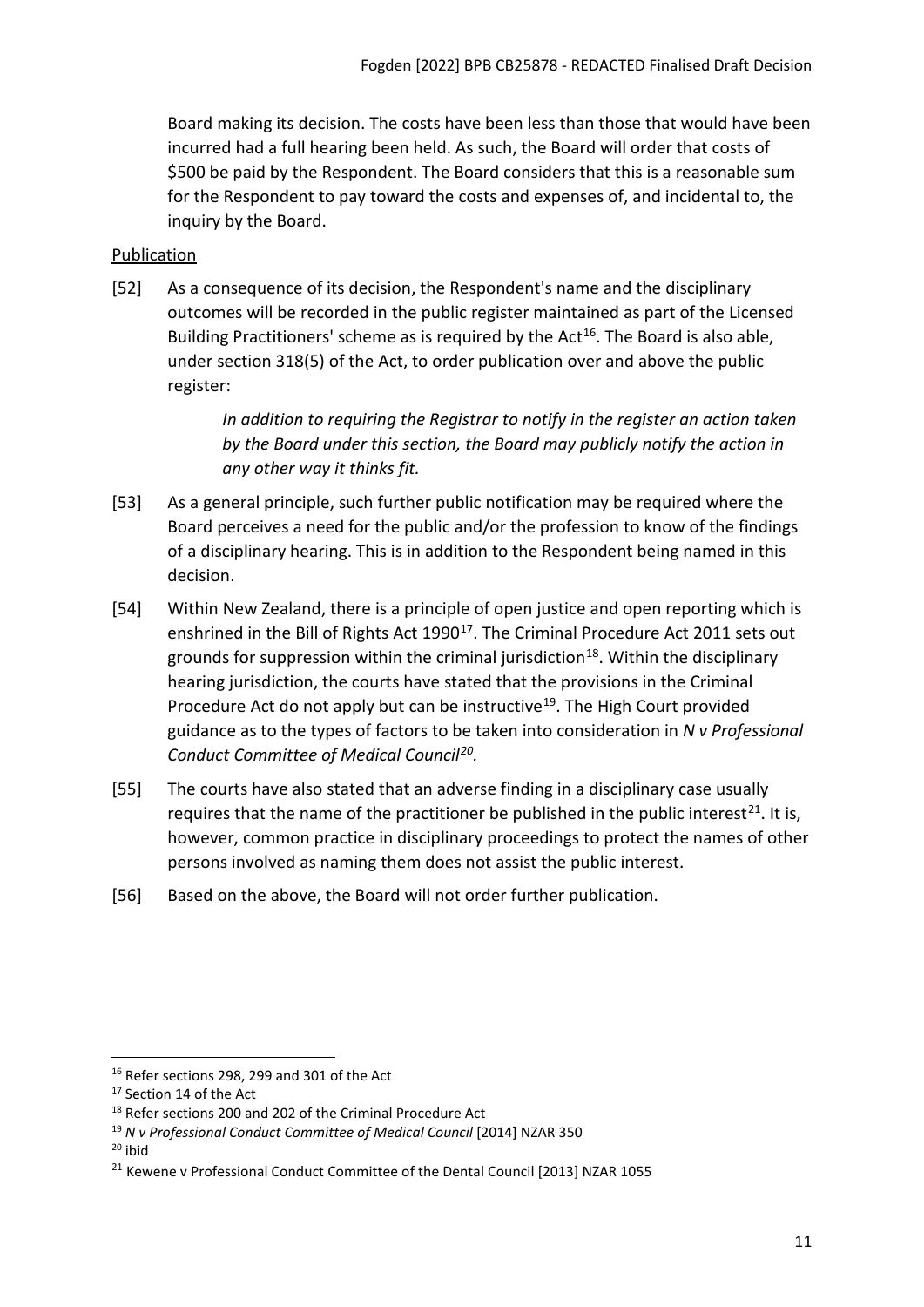#### <span id="page-11-0"></span>**Draft Section 318 Order**

- [57] For the reasons set out above, the Board directs that:
	- **Penalty: Pursuant to section 318(1)(f) of the Building Act 2004, the Respondent is ordered to pay a fine of \$1,500.**
	- **Costs: Pursuant to section 318(4) of the Act, the Respondent is ordered to pay costs of \$500 (GST included) towards the costs of, and incidental to, the inquiry of the Board.**
	- **Publication: The Registrar shall record the Board's action in the Register of Licensed Building Practitioners in accordance with section 301(l)(iii) of the Act.**

**In terms of section 318(5) of the Act, there will not be action taken to publicly notify the Board's action, except for the note in the Register and the Respondent being named in this decision.**

[58] The Respondent should note that the Board may, under section 319 of the Act, suspend or cancel a licensed building practitioner's licence if fines or costs imposed as a result of disciplinary action are not paid.

#### <span id="page-11-1"></span>**Submissions on Draft Decision**

- [59] The Board invites the Respondent to:
	- (a) provide further evidence for the Board to consider; and/or
	- (b) make written submissions on the Board's findings. Submissions may be on the substantive findings and/or on the findings on penalty, costs and publication.
- [60] Submissions and/or further evidence must be filed with the Board by no later than the close of business on **Friday 8 April 2022.**
- [61] If submissions are received, then the Board will meet and consider those submissions.
- [62] The Board may, on receipt of any of the material received, give notice that an inperson hearing is required prior to it making a final decision. Alternatively, the Board may proceed to make a final decision which will be issued in writing.
- [63] If no submissions or further evidence is received within the time frame specified, then this decision will become final.

#### <span id="page-11-2"></span>**Request for In-Person Hearing**

- [64] If the Respondent, having received and considered the Board's Draft Decision, considers that an in-person hearing is required, then one will be scheduled, and a notice of hearing will be issued.
- [65] A request for an in-person hearing must be made in writing to the Board Officer no later than the close of business on **Friday 8 April 2022.**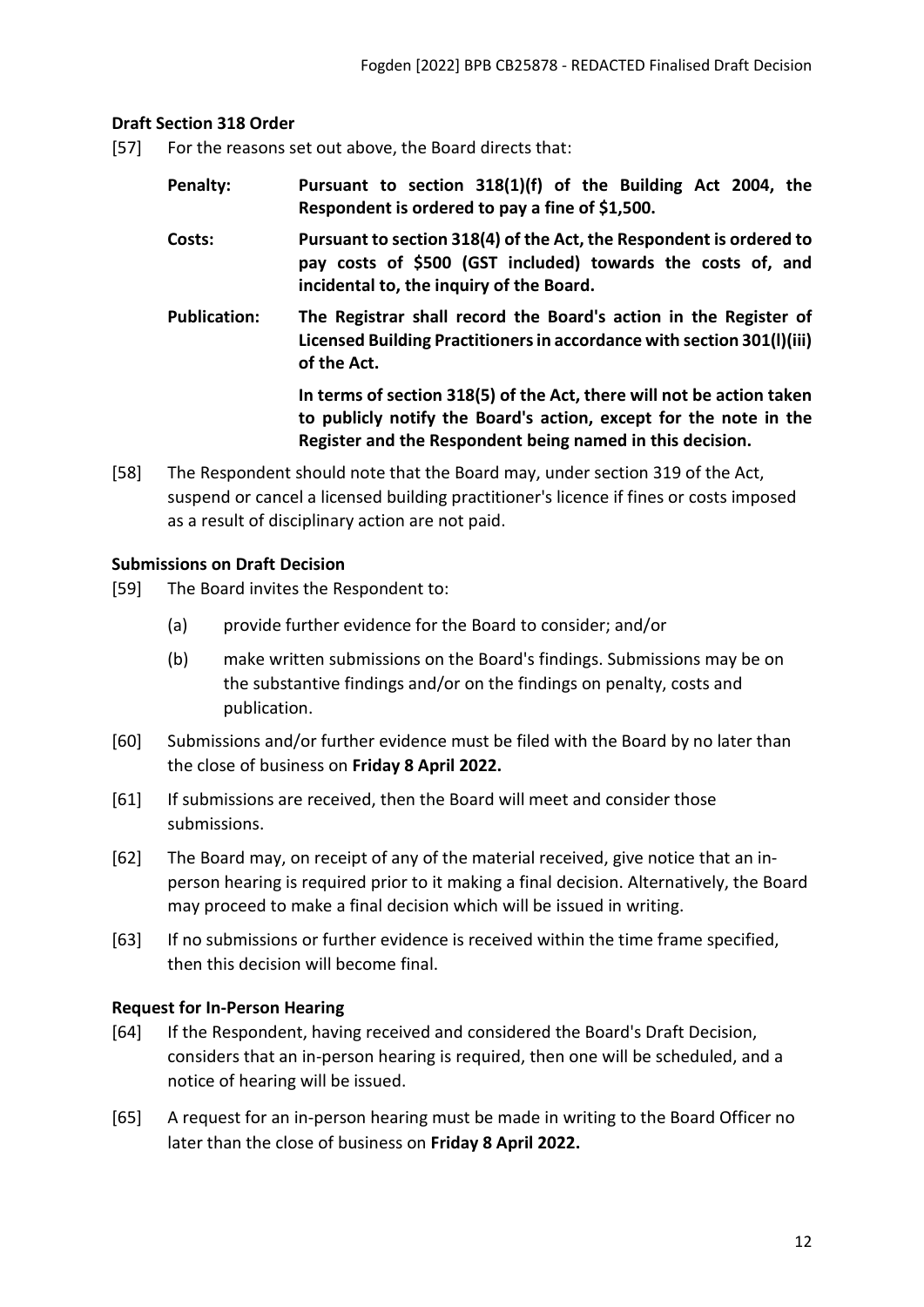[66] If a hearing is requested, this Draft Decision, including the Board's indicative position on penalty, costs and publication, will be set aside.

## <span id="page-12-0"></span>**Right of Appeal**

[67] The right to appeal Board decisions is provided for in section 330(2) of the Act<sup>[ii](#page-13-1)</sup>.

Signed and dated this 18<sup>th</sup> day of March 2022.

**Mr M Orange** Presiding

<span id="page-12-1"></span>**This decision and the order herein were made final on 11 April 2022 on the basis that no further submissions were received.**

Signed and dated this 13<sup>th</sup> day of April 2022.

**Mr M Orange** Presiding